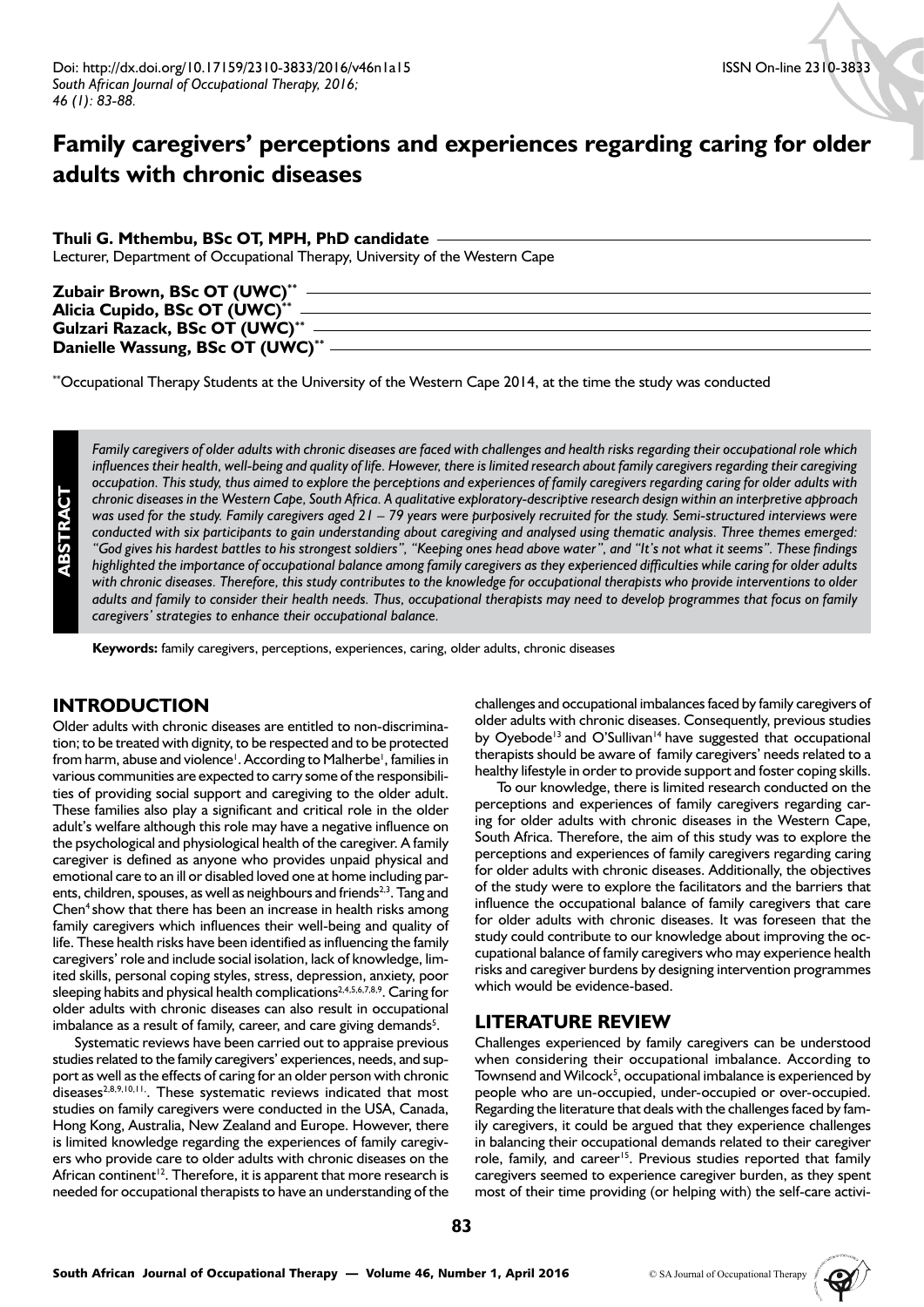ties of the older adults $5,16$ . A qualitative study by Ae-Ngibese et al.<sup>17</sup> conducted in Ghana explored the experiences of caregivers of people living with serious mental disorders. The results indicated that the caregivers prepared meals and fed their loved ones, as well as assisting their relatives during nature's call. Similarly, the results of the study reported a variety of challenges related to the stress and burden experienced by caregivers such as financial difficulties, social isolation, emotional stress and depression. However, most of the studies reviewed did not report on how caregivers balanced their personal and family members' needs.

Additionally, several studies found that family caregivers struggled to cope with the chronic stress and emotional disturbance related to caring for an older person with a chronic disease<sup>9,11</sup>. Most of the systematic reviews reported that family caregivers had 'no life anymore' and that they lacked freedom to exercise their occupational rights to work, explore interests as well as engage in social participation with friends, relatives and partners<sup>2,8,9,10,11,12</sup>. Previous studies looked at the effect of providing care for family caregivers in terms of their physical health, psychological well-being, social life, financial situation and quality of life which appeared to form part of

their burden<sup>3,8, 9,10</sup>. These studies found that the family caregivers' social life such as going on holiday, engaging in social activities, maintaining telephone contacts, visiting friends and attending recreational and social clubs were negatively influenced by providing care to older adults with chronic diseases<sup>7</sup>.

# **METHODS**

## **Study design**

A qualitative exploratory-descriptive research design with an interpretive worldview was used to explore the perceptions and experiences of family caregivers caring for older adults with chronic diseases<sup>18,19,20</sup>. An interpretive worldview will contribute to our understanding of the human behavior and social phenomena of caring for older adults with chronic diseases<sup>18</sup>.

## **Participants**

The population comprised family members living with an older adult with chronic diseases who were known to the researchers ZB, GR, DW and AC and who resided in the Southern and Northern suburbs as well as Cape Flats in Cape Town. Purposeful sampling<sup>21,22</sup> was used to recruit six of these caregivers who were assisting their family member in a variety of tasks such as bathing, dressing, taking medication and using an oxygen breathing apparatus; and who were unpaid for their services. Furthermore they had to be willing to provide rich and relevant information about providing this care.

The participants that consented to be part of this study were predominantly females ( $n=5$ ; 83.3%) and one male ( $n=1$ ; 16.6%). All of them were caring for an older adult over the age of 60 and were residing within the same household as the older adult. The participants' ages ranged between 24 and 79 years. Three of the participants were coloured, two were white and one was an indian. Three of the participants belonged to the Christian religion, two were Muslim, and one stated that she combined the two religions. (See *Table I*)

#### **Table I: Description of participants**

| Participant | Age | Gender | Relationship        | <b>Religion</b>         | Race     | <b>Diagnosis of</b><br><b>Older Adult</b> |  |
|-------------|-----|--------|---------------------|-------------------------|----------|-------------------------------------------|--|
| Fatima*     | 61  | Female | Wife                | Muslim                  | White    | Lung disease and<br>hypertension          |  |
| $Pam*$      | 74  | Female | Daughter            | Christian               | Coloured | Stroke and Angina                         |  |
| John*       | 51  | Male   | Son                 | Christian               | White    | Hypertension                              |  |
| Kathy*      | 79  | Female | Wife                | Christian               | Coloured | Lung diseases and<br>diabetes             |  |
| Amina*      | 62  | Female | Daughter-in-<br>Law | Muslim                  | Indian   | Lung disease and<br>Hypertension          |  |
| Mischka*    | 24  | Female | Daughter            | Muslim and<br>Christian | Muslim   | Stroke and<br>Hypertension                |  |

#### **Table II: Semi-structured interview guide**

| Ι.  | Please tell us about the biggest changes you have experienced in caring for your family member         |
|-----|--------------------------------------------------------------------------------------------------------|
| 2.  | How did you deal with these changes?                                                                   |
| 3.  | How do family caregivers experience care giving?                                                       |
| 4.  | What are the positive aspects of family caregiving?                                                    |
| 5.  | What are the strengths and skills used by caregivers?                                                  |
| 6.  | Is there reciprocity in the caregiving relationship and how is this experienced?                       |
| 7.  | What services or supports are helpful to caregivers in carrying out their role?                        |
| 8.  | What are the views of caregivers regarding resources or services that would make their<br>role easier? |
| 9.  | What do you think had an influence on the changes?                                                     |
| 10. | Was there anything you think could have helped?                                                        |

# **Data collection**

#### **Semi-structured interviews**

The data collection was conducted through face-to-face, semistructured interviews $^{23}$  with the participants within their households in order to gain an understanding and insight into their perceptions and experiences of caring for an older adult with chronic diseases. The researchers used an interview guide (*Table II*) to understand and gather the views of the participants. Authors contributions towards data collection: ZB (conducted one interview with Amina), AC (conducted two separate interviews with Kathy and Mischka), GR (conducted one interview with Fatima); and DW (conducted two interviews with John and Pam). These semi-structured interviews lasted for about 40 to 60 minutes and were conducted with each participant at each household. All interviews were audiotaped and transcribed verbatim. TGM supervised and critically reviewed the whole process, provided input regarding occupational therapy perspective, and prepared the manuscript.

#### **Data analysis**

Thematic analysis was used for the purpose of interpreting and analysing the data<sup>24,25</sup>. All the researchers read through the transcripts several times in order to familiarise themselves with the data as well as to notice and search for patterns of meaning and issues of interest in the data. Subsequently, codes were developed through discussion and a colour for each code was created, while comments were also made on the margins of the transcripts. The researchers identified and grouped all codes with similar meanings together in order to create categories. In addition, themes were defined and named based on the relationship between categories. Some of the themes were named through the use of in vivo that provided direct verbatim text from the participants' responses. Lastly, the researchers wrote a narrative report supported by excerpts from the participants' responses as evidence of the data.

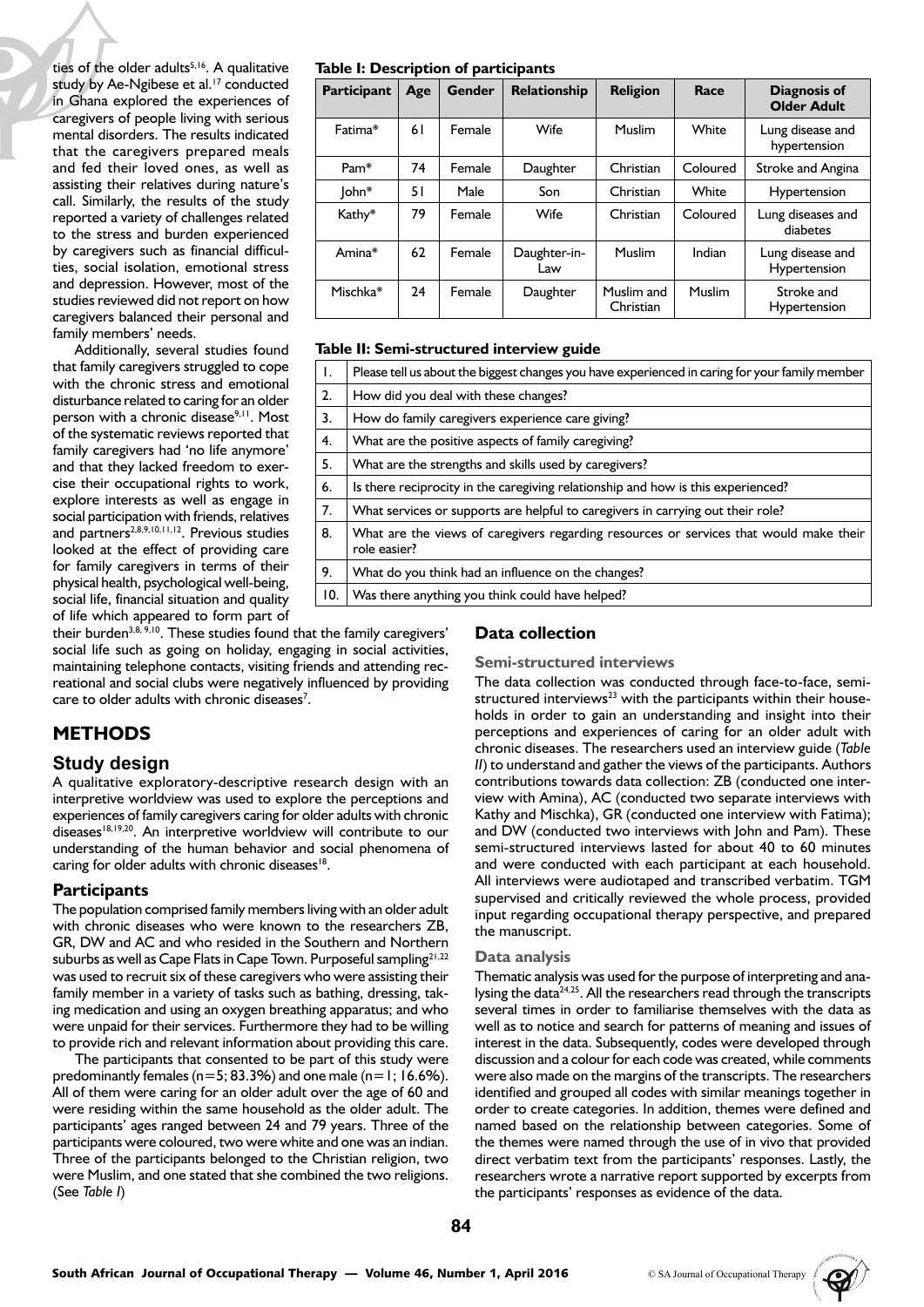### **Trustworthiness**

Trustworthiness was enhanced through strategies of credibility, dependability, transferability and confirmability<sup>26,27,28</sup>. Credibility was ensured through prolonged engagement with the family caregivers during the semi-structured interviews which lasted for 40 – 60 minutes per session. Member checking was conducted in order to ensure that the data collected was a true reflection of the participants' perceptions. Peer debriefing was done with the first author as a supervisor and peers within the department of occupational therapy in order to reflect and debate on the whole research. Confirmability was ensured through the provision of an audit trail and description of the steps of data analyses that makes it possible for the research process of the study to be tracked. Dependability was enhanced through the use of reflexive journals to ensure that no information was omitted during the interviews and that the researchers and supervisor reach consensus in relation to the findings. Transferability was ensured through the use of the purposeful sampling method to recruit family caregivers who were providing care for the older adults with chronic diseases according to specific inclusion criteria.

## **Ethics**

This study was approved by the Senate Research Committee of the University of the Western Cape (ethics clearance registration no 12/8/14). The recruitment of the participants was conducted after ethics' approval was obtained. The participants were given information about the purpose of the study and they consented to participate in the study. In addition, the participants were informed that participation in the study would be voluntary and that they could withdraw from the study at any time without any repercussions. Pseudonyms were used for reporting the findings in order to protect the participants' privacy and confidentiality.

# **RESULTS**

Three themes emerged from data analysis: (1) "God gives his hardest battles to his strongest soldiers"; (2) "Keeping ones head above water"; (3) "It's not what it seems". *Figure 1* illustrates the themes and categories.





# **Theme 1: "God gives his hardest battles to his strongest soldiers"**

#### **Burden of caring**

With regards to the burden of caring, family caregivers expressed that caring for an older adult with a chronic disease was a demanding occupation which appeared to influence them mentally, physically and emotionally. The family caregivers further reported that providing care for older adults was a burden for them as they had to grapple with various occupations including work and cooking. Furthermore, some of the family caregivers perceived caregiving as a frustrating task which caused them to cry, and to sometimes use liquor.

*"It is very taxing, and I have been looking after them for some time now, especially when you come home and you tired, you can't sit, you got to cook food for the next day and all that. I am mentally, physically and emotionally tired."* Amina

*"There were times that I got a bit frustrated and I would go sit on the steps outside, and I would pour myself rum and I would sit and cry a bit….Now and then, a little alcohol helped me. No, alcohol did not make me forget about my challenges. Alcohol just relaxes me, actually all your muscles. If things get too much I would take a drink."* Mischka

Time constraints were consistently perceived by the family caregivers as a barrier to caring for an older adult. Some of the family caregivers decided to give up their jobs in order to provide care for the older adult. In addition, the family caregivers reported that they were struggling to balance their daily occupations, work, and educational activities as well as providing care for an older person. They further indicated that they had no time to rest as the demands of caring for the older person were *"*above their shoulders*"*. Some of the family caregivers reported that they did not have a social life, as they had to accommodate the older adults' needs including basic activities of daily living around the clock, in addition to their own work load.

 "*When she is not well, I've got to sort of rally around work and seeing to her, and it can becomes a bit awkward….I also do private work on the side that also takes a lot of my time, less time to be at home, should something go wrong.*" John

*"I need to study my books at night but I am too tired, and feel that I just need to finish and go to sleep. In the middle of the night I might also get up once or twice..."* Amina

Two of the six family caregivers, Pam and Kathy reported that they were struggling with finances in order to pay for accommodation, medication and toiletries.

"*It's the grandchildren and myself and my brother, everybody gives the same amount every month to pay for an accommodation, carer and diapers. It's quite a lot to remember, ... to buy everything including diapers, wet wipes, tablets, soap and powder and all that, the pension doesn't cover everything.*" Pam

*"We have medical-aid to cover most of the things. We have had the machine now for 4 years, and the vital oxygen. The medical-aid pays R1000, 00 per month.*" Kathy

#### **Duty bound**

In relation to being duty bound, the family caregivers felt that caring for older adults was something they did not choose, and they had no option but to acknowledge the demands of this role. They further stated that they were bound to care for the older adult due to circumstances. In addition, the family caregivers said that they had to leave their jobs and social life in order to optimally take care of the older adult. In one example relevant to this, Kathy mentioned that their religious obligations and promises made to God were part of the reasons why she provided care for her husband as she was duty bound.

*"Since my dad passed away 2 years, he is not here anymore. I mean*  **Figure 1: Themes and categories** *she is going to be 83, she is not always well. You have to sacrifice your*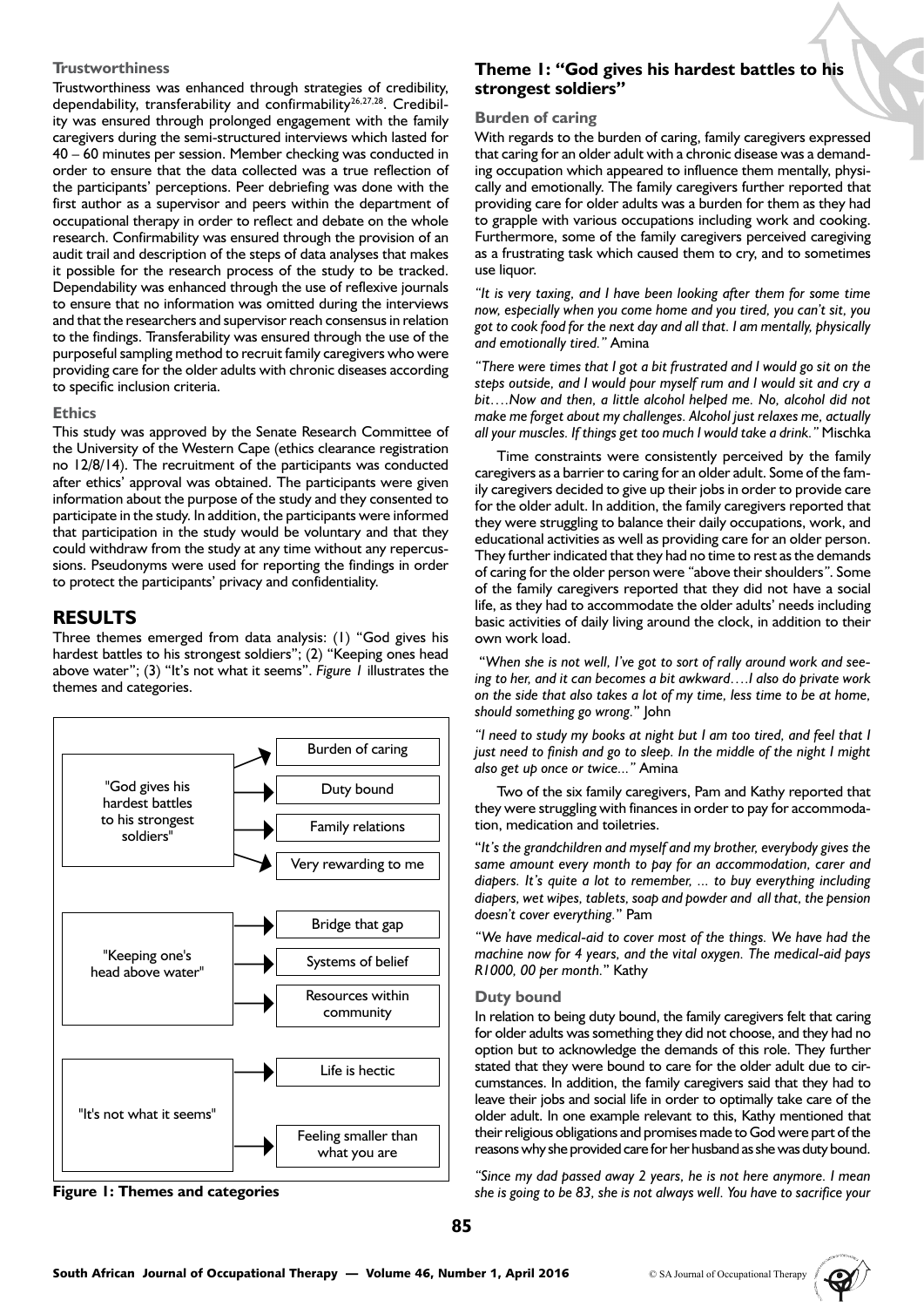*time to, accommodate her. You have to give up certain things. When she is fine you've just got to be here at home, from time to time, just to ensure on the off chances that she might get sick you know.*" John

 *"I'm duty bound like a Christian would be. When we got married we said for richer and for poorer, in health and illnesses. I'm married, that's why I'm doing the things that I am doing. I'm duty bound.*" Kathy

#### **Family relations**

While reflecting on their experiences, Amina and Mischka reported that they did not receive any support and assistance from other family members. They further indicated that some of the family members were unwilling to share the role of caring for their parents. For example, Amina as a daughter in-law caring for her father in-law shared that the biological siblings of her father in-law were not assisting in caring for their brother which resulted in family dynamics.

*"If they want to come and be by him for a while, then they must come and be with him till I come home or so, but I do not see why I must call them to come and sit a little bit by their brother, or to come and help, they should know out of their own, after all, he is their brother.*" Amina

*"My mother felt that my father brought this onto himself, because he was not looking after himself and she blamed him, because she is a nurse herself, and they were always fighting with each other at that stage. She decided to file for divorce, and she decided now, she wants to sell everything and go on with her life.*" Mischka

#### **Very rewarding to me**

Two of the six family caregivers, Fatima and Amina reported that caring for older adults was very rewarding as they were able to have connections, attachment and support as family members. Some of the attributes which were identified and related to caring for older adults with chronic diseases included insight, patience, compassion, dedication and emotional strength.

"*It depends on the support system, if you got a good support system then it is fine, the people that supports you will be there through the process of taking care of the loved one while they cannot do it for themselves, and then you must just make use of that support system, because it can become too much to handle by yourself. The family, we bonded through this situation, yes the whole family, and now that I have cancer, I can see the support from the family showing again*." Fatima

 "*It is very rewarding, I would say in life, to become a care giver, how can I say, it's not for the light hearted. It takes lots of time, dedication, compassion, and patience. You also need to remember that although the older adult may look big, they actually go back to being like a baby, so you as a caregiver shouldn't be afraid, if something goes wrong, as just like a new mother, every day you learn new things.*" Amina

## **Theme 2: "Keeping one's head above water"**

#### **Bridge that gap**

In contemplating bridging that gap, Mischka, Fatima and Amina reported that relatives' support enabled them to relieve their stress and cope well with the challenges of caring for the older adult. They also confirmed that they attended support groups to increase their motivation in order to carry on with caregiving.

*"I had a nephew that helped me look after him. He did the maintenance in the house and was able to drive. As I did not have a driver's license at that time, so he kind of helped me.*" Mischka

"*We knew what was going to happen, but we had to buckle up and be there. The strength I got from everybody that's what supported me, all the children came on the off nights, there was lots of support, even when they could not come, they used to phone and check if everything is going fine and ask if they could do anything.*" Fatima

"*I think that all those things gave me, strength, and other people were also looking at me, and the people always tell me, that you will get through it, because you are strong. I actually feel that this conversation helped me to off load a bit, as you would call it.*" Amina

#### **Systems of belief**

Two of the family caregivers, Amina, and John highlighted that their belief system enabled them to cope with caring for older adults. They further expressed that their religion was a source of support that facilitated the transformation of their mind-sets. The family caregivers also shared that prayer was one of the spiritual occupations that they perceived as an enabler to relieving the stress of caring.

"*Always remain positive in everything that you do, but when you do things that are positive and your beliefs are strong, you will achieve whatever you want to achieve. With prayer, I think there are things that I pray for, that you feel much lighter... I really appreciated that because it was knowledge that I wouldn't get from anybody else.*" Amina

 "*From a Christian point of view, Christianity teaches you to respect your elders. I mean they raised you. In my case, I mean, my mother raised us to the best of her ability.*" John

#### **Resources within the community**

With regards to resources within the community, Fatima, Mischka and Amina reported that they were supported by social workers and an occupational therapist from the community and hospice. They further indicated that the support they received from these healthcare professionals assisted them in managing their burdens and challenges. For example, according to the three family caregivers, they were able to make adaptations in their home environment in order to meet the older adults' needs.

"*I had hospice behind me, because hospice came to help, and do home visits to talk to me, asked how I was doing, and if I needed anything. There were a few things that she brought with that I could use, nursing my husband."* Fatima

 "An *occupational therapist said, I should put posters on the wall, give him adaptive devices and they just gave me a lot of information, to lighten up the circumstances at home. Yes, it mentally prepared me for this role. It makes life much easier, because now you know how to dress the person, what type of cutlery to use, how to bath, etc. It just helps you a lot… The social workers are the best. They assisted me by referring me for guidance. If she did not refer me, I think I would have paid R1500 for the course, but I did not pay a cent.*" Mischka

With reference to support from the employers, Mischka shared that the employer accommodated and supported her during the difficult times, and her work schedules were adjusted in order to allow her to care for her father.

"*I told him about everything, when my father got sick and things were not going well at home, and I was looking after my father. He would understand, and always make a plan for me. He was very supportive with me. It is a good thing that your employer also knows what is going on at home.*" Mischka

## **Theme 3: "It's not what it seems"**

#### **Life is so hectic**

Three of the six family caregivers, Fatima, John, and Mischka shared that caring for an older adult with chronic disease had a negative influence on their personal, social and work life as they lacked balance. Therefore, the family caregivers were highly stressed and they were constantly worried about the older adult.

 "*I gave up my job for the month, without leave, I was still working at the time*." Fatima

"*I needed to be at work, and I needed to know what is happening at home, as well, because she does not have anybody to look after her.*" John

 "*I decided to go study medical secretarial at college in order to seek for a well-paid job. At that stage, I also worked at restaurants at night to support my study fees and help with buying food in the house etc*." Mischka

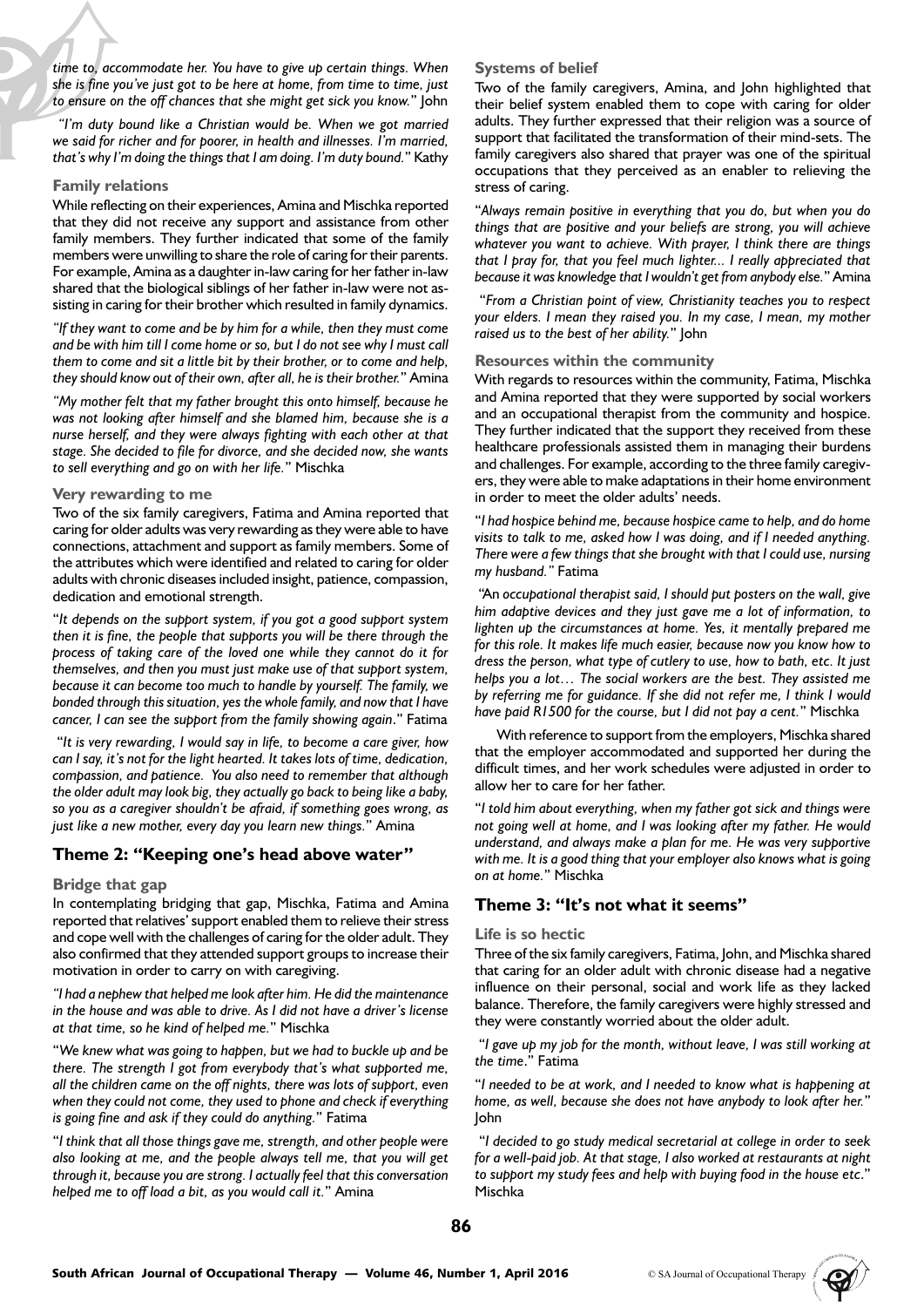#### **Feeling smaller than what you are**

Two of the six family caregivers, Mischka and Amina expressed that caring for an older adult was related to a role reversal, as they were expected to care for their parents and to take on the whole responsibility. In addition, the only male participant reported feelings of being alone in the world of caring for his mother which made him experience a sense of isolation and alienation from social life.

"*It was physically draining, and he was wearing nappies, so when I had to clean him, I had to clean him with a cloth. I tried to potty train him, you see if someone had a stroke you have to teach that person from the start how to eat again, how to go to the toilet and it was not always that easy.*" Mischka

 "*He messes his pants, not quite sure if his stomach wants to work. Then I need to read my books that time of the night, I am too tired, and feel that I just need to finish and go and sleep.*" Amina

"*Sacrifices, I'm not a married guy, I'm a single guy in that sense, I can just come and go, as I please, and do as I please. When I want to go or do what I want to, but I have to consider my mothers' rights, I need to be there to help her. I have to sacrifice my own time and accommodate her; I got to give up certain things even when she is fine.*" John

# **DISCUSSION**

This study explored family caregivers' perceptions and experiences regarding caring for older adults with chronic diseases. Generally, the findings of the study highlighted the importance of improving occupational balance of the family caregivers who experience health risks and caregivers' burden. The findings of the study revealed that family caregivers lived a hectic life as they noticed that providing care to an older adult was a difficult occupation and that they were struggling to balance their caregiver role with work and social life. Hence, the findings corroborate with Townsend and Wilcock's<sup>5</sup> explanation that over-employed people seem to be at risk for ill health as they are always busy looking after themselves, their families or their communities. This could mean that occupational therapists may need to consider the needs of family caregivers when planning interventions to address the caregiver burden and promote their health and well-being as part of client-centred practice.

This study highlights the value of religion, religious obligations and vows made in relation to the occupational role of being a family caregiver. Accordingly, the family caregivers' religion was perceived as an enabler for enhancing their quality of life and ability to cope with the demands of their caregiver role. The current findings concur with those of previous studies which reported that prayer seemed to be a facilitator for communication with God to assist the growth of good attributes such as patience, compassion, strength and love as well as to sustain their internal healing and acceptance of their challenges<sup>29,30,31,32</sup>. This was perhaps related to the fact that the caregivers were grounded in Christian and Muslim religions which assisted them to have resilience, to persevere and to find meaning within their responsibilities.

It should be noted that previous research has indicated that caregivers received less assistance from health professionals in balancing their tasks and emotional demands of caregiving<sup>33</sup>. However, the results of this study in the theme "keeping one's head above water"; indicated that the participants were receiving support from health professionals including occupational therapists and social workers. This could possibly be explained by the fact that the family caregivers recognised the value of an effective referral system, as well as the value of the services that they received from the other stakeholders they were referred to. Another possible explanation might be that some of their financial burdens were decreased, as the family caregivers did not pay for the services that they received. Additionally, the family caregivers indicated that the occupational therapists provided them with helpful information on how to adapt the home environment in order to accommodate the older adults' needs. This is consistent with previous studies which suggested

that healthcare professionals should provide family caregivers with information relevant to their needs in order to support them<sup>34,35</sup>.

The present study only focused on the family caregivers' needs, without any involvement of other stakeholders in particular those who deal with compensation for social security, health insurance and local resources. Therefore, this suggests other avenues which may be considered in order to provide support to family caregivers and older adults. However, Samaad<sup>36</sup> like Turcotte et al.<sup>37</sup> echoed by the Department of Social Development<sup>38</sup> suggest that partnerships be developed in order to help the process of integrating home-based services within government departments such as health, education, housing and local government as well as Non-Governmental Organisations like faith based organisations. This could assist in strengthening the relationships among all stakeholders that provide care and support for older adults and family caregivers. In addition, efforts to prioritise policy making as well as advocacy for the establishment of older person's forums in order to lobby for older persons' needs<sup>36</sup> could be strengthened. Therefore, Ramugondo and Kronenberg39 emphasise the importance of collective occupations whereby humans work together to enhance their relationship and capabilities in caring occupations. This is consistent with Asuquo et al.'s $40$  view that providing information and training to family caregivers could assist them in their caring role. Additionally, this finding corroborates previously reported findings that highlighted the importance of involving government and non-governmental officials in improving the role of support groups in promoting the health, well-being and quality of life of older people and family caregivers<sup>41</sup>.

# **Strengths and limitations of the study**

As this was a qualitative study, caution must be applied as the findings apply to the participants of the present study and might not be transferable to other family caregivers. In particular, this study provided an understanding of the perceptions of family caregivers regarding caring for an older adult with chronic diseases. The contribution of this study is obvious as the findings can be capitalised as evidence to build public policies for promoting the health, quality of life and well-being of family caregivers and older adults.

# **Implications for clinical practice, education and research**

The study was conducted with family caregivers in urban areas. There is a need for a similar study to be conducted with family caregivers of older adults with chronic diseases in rural areas. The findings of the study may be used as a foundation to develop intervention programmes for meeting the needs of family caregivers. Additionally, the findings may be used in occupational therapy education on the role of the occupational therapist in chronic diseases.

# **CONCLUSION**

This study explored family caregivers' perceptions and experiences regarding caring for older adults with chronic diseases. The findings of the study highlighted the significance of improving the occupational balance of family caregivers. The study makes several noteworthy contributions in generating an understanding of the coping strategies utilised by family caregivers and the barriers that they perceived to have a negative effect on the care provided to older adults with chronic diseases. This research could serve as a basis for creating supportive partnerships between occupational therapists, family caregivers and other stakeholders in the community in order to advocate for services to address caregivers' needs. The findings of the study assisted in gaining an understanding of the barriers to occupational balance experienced by family caregivers that care for older adults with chronic diseases. Similarly, the study provided insight into the facilitators of occupational balance of family caregivers providing care to older adults with chronic diseases.

# **ACKNOWLEDGEMENTS**

We would like to thank all the participants for consenting to participate in the study and share their perceptions and experiences.